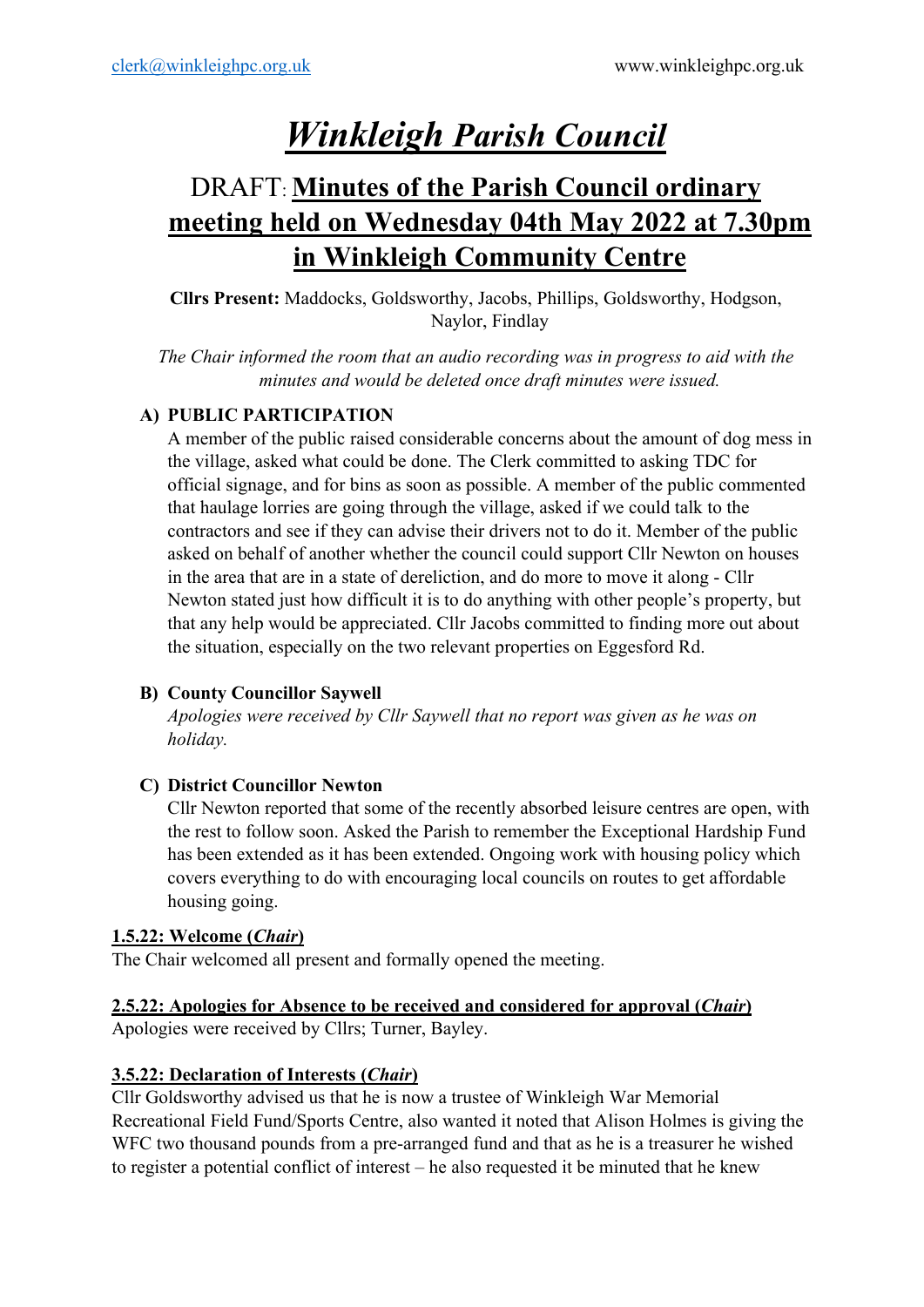nothing about it in the lead up. He subsequently spoke to the monitoring officer, who confirmed that this was not an illegal action. Cllr Phillips also registered interest in any development in Turners Field in the event that Lovel are involved.

#### **4.5.22: Minutes of Previous meetings (Chair) [Draft minutes can be found on the website]**

Cllr Hodgson proposed that the minutes be accepted as a true and accurate account, seconded by Cllr Jacobs. Five in Favour, Two Abstentions. *RESOLVED RR001/22.*

# **5.5.22: Appointment of Internal Auditor**

Cllr Jacobs proposed we accept Lee Accounting as Internal Auditor and any subsequent fees incurred, Cllr Phillips seconded. Six in Favour, One Abstention. *RESOLVED RR/002/22.*

# **6.5.22: South West Councils (***Cllr Findlay***)**

Cllr Findlay committed to circulating information among the Council about South West Councils, and to ask if they will price match our current subscription to DALC.

# **7.5.22: Memorial stone repairs**

Clerk committed to asking F.J. Stephens to quote us for any additional repairs on memorials in the cemetery damaged as a result of the laying down of headstones.

# **8.5.22: Emergency Plan**

Cllr Goldsworthy proposed that all councillor looks at and digest the Household Emergency Plan, with the intention of creating a new document as part of the Annual Council Meeting review, seconded by Cllr Phillips. All in Favour. *RESOLVED RR003/22.*

#### **9.5.22: Standing Orders (relevant info sent to Cllrs)**

Cllr Findlay proposed we appoint Cllrs; Jacobs, Findlay, Phillips, and Naylor to working group a working group on Standing Orders, seconded Cllr Jacobs. All in Favour. *RESOLVED RR004/22*

# **10.5.22: Parish verges (***Cllr Jacobs***)**

Cllr Jacobs reported that there has been a substantial increase in wildflowers on the verges in the parish since last year, and that things are going in the right direction by some serious way. He asked that the Council look into getting a budget to get planting seeds together. He noted that the Clerk was applying for a grant to this end.

#### **11.5.22: Clarification over Red House noticeboard and "Tidy Group" (***Cllr Maddocks & Clerk***)**

Discussion was had about the current Tidy Group and any potential for restarting it. Cllrs agreed it would be best to start it up again with Council representatives, with the details to be discussed at the Annual Council Meeting. Clarification was provided by Cllr Whitehead (by proxy) that repairs to the noticeboard were going ahead as planned.

Cllr Maddocks proposed the Council set up a Tidy Group, seconded Cllr Jacobs. All in favour. *RESOLVED RR005/22.*

# **12.5.22: Grants (***Clerk***)**

The Clerk asked for all submissions to be handed in to him before the ACM.